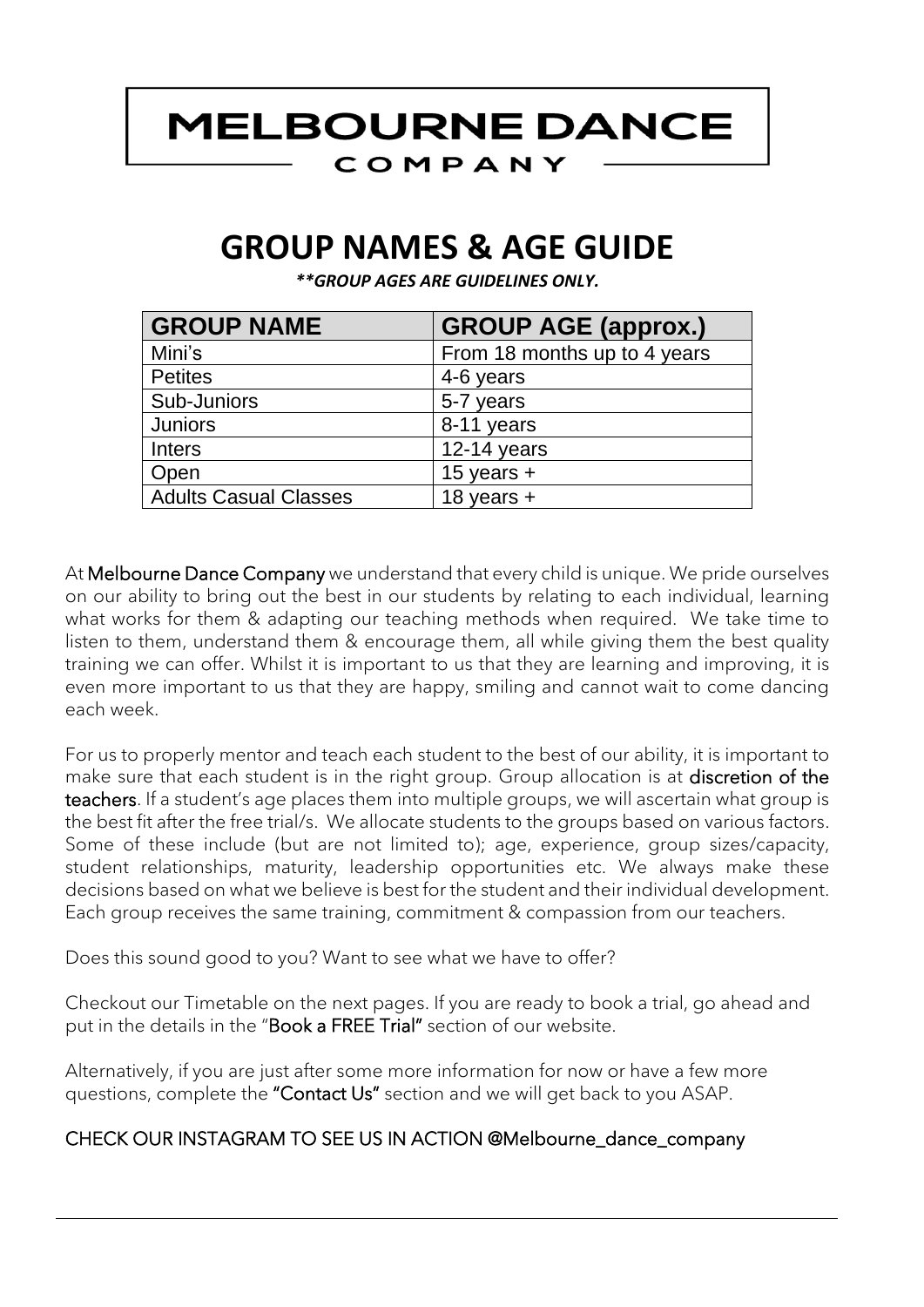# **MELBOURNE DANCE**

#### COMPANY

#### **2021 TIMETABLE & "AGE GROUP" GUIDE MONDAY: STUDIO 1 MONDAY: STUDIO 2 4.30 – 6.00pm: JUNIORS General Class** Includes: Stretch, Jazz, Lyrical, Hip Hop, Tap *(Approx 8-11 years old) \*1 FREE TRIAL* **4.30 – 6.00pm: SUB-JUNIORS General Class** Includes: Stretch, Jazz, Lyrical, Hip Hop, Tap *(Approx 5-7 years old) \*1 FREE TRIAL* **6.00 – 6.45pm: Level 3 Acrobatics** Combined Sub-Juniors & Juniors Acrobatics *(5-11 years) \*1 FREE TRIAL* **6.00- 7.30pm: Elite Team Training** Includes Strength, Flexibility, Turns & Jump training & Competition work. *(12 years +) \*1 FREE TRIAL* **7.30 – 8.30pm: ADULTS Casual Class** Alternating between Hip Hop, Jazz, Lyrical *(18 years +) NO FREE TRIALS FOR CASUAL CLASSES* **7.30 – 8.30pm: Advanced Ballet** Cecchetti Ballet Syllabus *(12 years +) \*1 FREE TRIAL* **8.30 – 9.00pm: ADULTS Casual Tap** (*18 years +) NO FREE TRIALS FOR CASUAL CLASSES*

| <b>TUESDAY: STUDIO 1</b>                                                                     | <b>TUESDAY: STUDIO 2</b>                                                                |
|----------------------------------------------------------------------------------------------|-----------------------------------------------------------------------------------------|
| 5.00 - 5.30pm: INTERS/OPEN Tap<br>$(12 \text{ years } +)$<br><b><i>*1 FREE TRIAL</i></b>     |                                                                                         |
| 5.30 - 6.15pm: INTERS/OPEN Acro<br>$(12 \text{ years} + )$<br><b><i>*1 FREE TRIAL</i></b>    |                                                                                         |
| 6.15 - 6.45pm: INTERS/OPEN Stretch<br>$(12 \text{ years } +)$<br><b><i>*1 FREE TRIAL</i></b> |                                                                                         |
| $6.45 - 7.30$ pm: OPEN Hip Hop<br>$(15 \text{ years} +)$<br><i><b>*1 FREE TRIAL</b></i>      | 6.45 - 7.30pm: INTERS Hip Hop<br>$(12-14 \text{ years})$<br><b><i>*1 FREE TRIAL</i></b> |
| $7.30 - 8.15$ pm: OPEN Jazz<br>$(15 \text{ years} +)$<br><b><i>*1 FREE TRIAL</i></b>         | $7.30 - 8.15$ pm: INTERS Jazz<br>$(12-14 \text{ years})$<br><b><i>*1 FREE TRIAL</i></b> |
| 8.15 - 9.00pm: OPEN Lyrical<br>$(15 \text{ years} +)$<br><i><b>*1 FREE TRIAL</b></i>         | 8.15 - 9.00pm: INTERS Lyrical<br>$(12-14 \text{ years})$<br><b><i>*1 FREE TRIAL</i></b> |